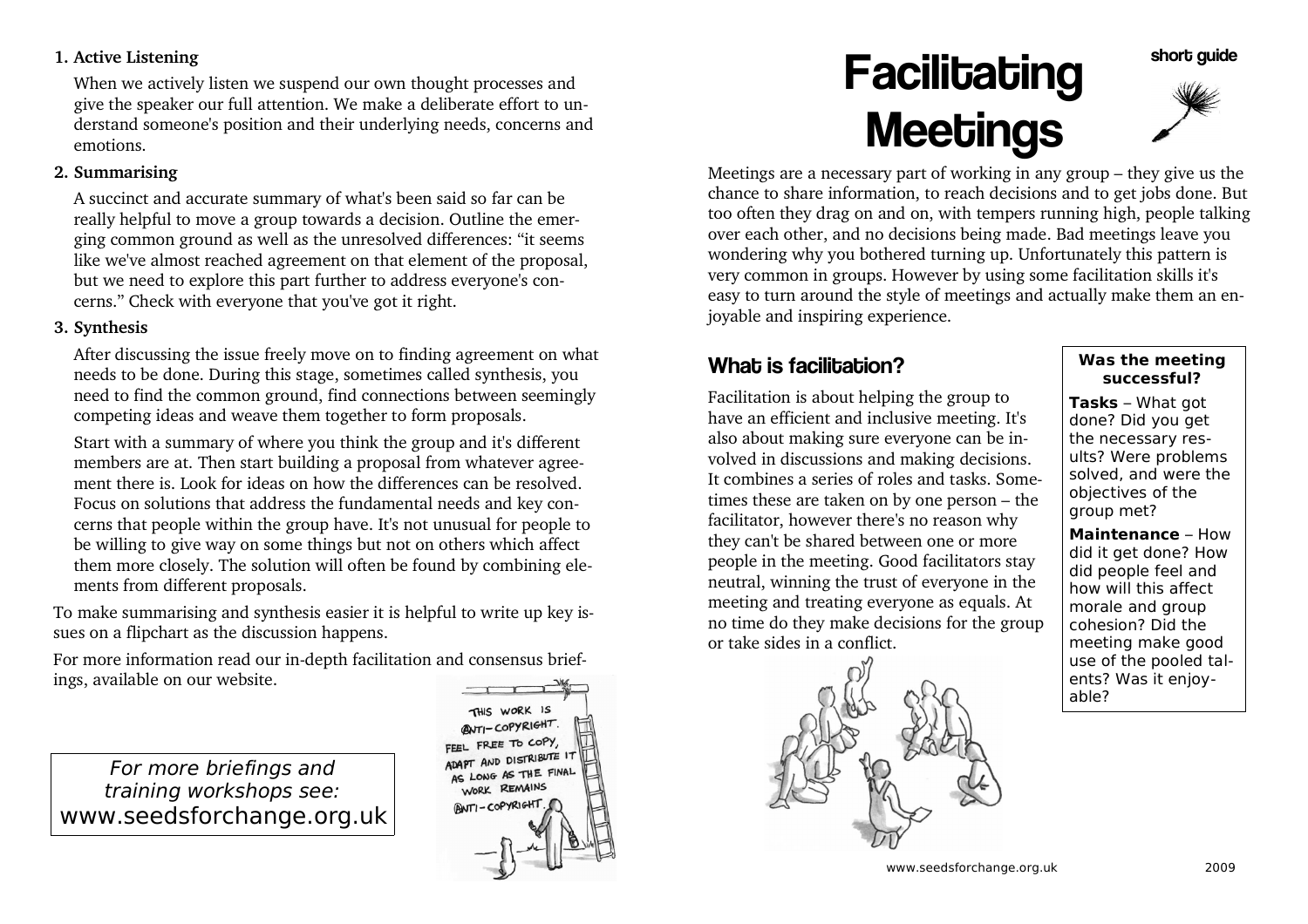## Key facilitation tasks

- $\,\overline{\!\!\boldsymbol{\mathsf{\nu}}}$  Help the group plan the meeting agenda. Think about timing and order of agenda items, and howto tackle each point.
- $\,\overline{\!\!\mathcal{F}}$  Prepare the room so it's comfortable and everyone can participate;sort out materials the meetingmight need e.g.: paper, pens.
- $\!\!\mathrm{\nu}\,$  Introduce the meeting, what it's about and how the meeting works(e.g. consensus or voting,handsignals, breaks).
- $\sim$  Keep the group to the agenda and  $\sim$  Ensure that action decision-making process
- $\,\overline{\!\!\mathscr{C}}$  Keep the meeting focussed on one item at a time.
- $\,\overline{\!\!\boldsymbol{\mathsf{\nu}}}$  Help everyone to participate. Keep track of who wants to speak.Draw out quiet people and limitthose who talk a lot.
- $\rm \sim$  Challenge aggressive or discriminatory behaviour and put-downs.
- $\,\overline{\!\!\boldsymbol\psi\,}$  Introduce techniques such as ideastorming, go-rounds and working groups to make themeeting more efficient andparticipatory.
- Clarify and summarise points, make sure everyone understandsthe discussion.
- $\rm \star$  Test for agreement and get clear decisions made.
- $\,\overline{\!\!\boldsymbol{\mathsf{}}\!\!\boldsymbol{\mathsf{}}\,}$  Ensure that action points and decisions are recorded.
- $\,\overline{\!\!\mathcal{F}}\,$  Keep the meeting to time.
- $\!\star$  Help the group deal with conflict.
- Listen for underlying issues, concerns or emotions. Help bring them out so they can be dealtwith.

### Co-facilitation roles at a meeting

Instead of just one facilitator you could have two or more people sharingthe different tasks:

**Co-facilitators** can take turns facilitating and support each other.

**Taking hands:** the job of keeping track of whose turn it is to speak next and of giving appropriate timelimits to speakers.

**Vibes-watchers** pay attention to the emotional atmosphere of the meeting, They watch out for individuals' feelings and intervene ifnecessary.

**The timekeeper** keeps track of the time and the agreed time frame for the different agenda points, negotiating extensions if needed.

**Notetakers** or **recorders** take minutes or notes, collect reports, and also draw attention to incomplete decisions – e.g. "who is goingto contact so and so, and when?".

**The doorkeeper** welcomes peoplein, bringing them up to speed onthe meeting and practical stuff.

## A facilitator's skills and qualities

**Good listening skills** to hear underlying concernsin the group. This includes strategic questioning to be able to understand everyone'sviewpoint properly.

### **Respect for all participants** and interest in what eachindividual has tooffer.

**Understanding** ofthe aim of the meetingas well as long-term goals of thegroup.

**Neutrality on the issues discussed.** Avoiding taking sides or manipulating the meeting towards a particular outcome. If this becomes difficult, or you know in advance that you'll struggle to remainimpartial try:

- **letting someone else facilitate;**
- **making it clear when you're expressing your own opinion and when you're intervening as the facilitator**

**Assertiveness** know when to intervene decisively and givesome directionto themeeting.

**Clear thinking and observation** pay attention both to the content of the discussion and the process. How are people feeling? What isbeing said?

## Facilitating consensus

Many grassroots groups use consensus decision making rather than voting in their meetings. When working to reach consensus we bring together different ideas and try to find a proposal that is agreeable to everyone. Consensus is about participation and equalising power. Good facilitationplays an important role in helping a group to reach agreement.

**The key to helping a group towards consensus isto help all members of the group** *expresstheir needs and viewpoints clearly***,** *find the common ground* **and** *find solutions* **toany areas of disagreement.** Active listening, summarising and synthesis arethree skills that help the facilitator with this.